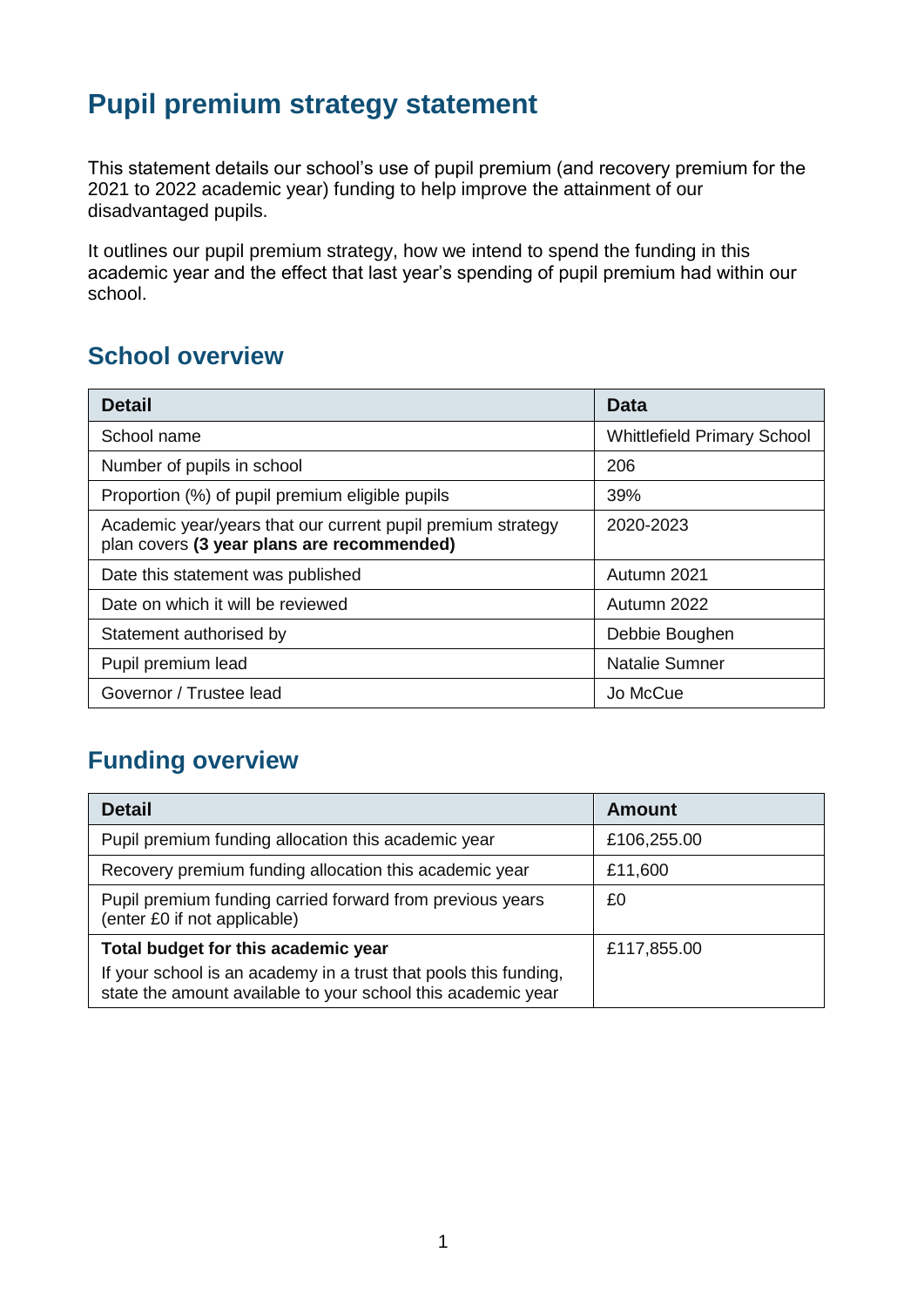# **Part A: Pupil premium strategy plan**

### **Statement of intent**

As a fully inclusive school, we are committed to supporting all our pupils to 'dream, believe and achieve'. 39% of our pupils have been identified as disadvantaged. This informs our approach to pupil premium spending in that we prioritise strategies that impact on the majority of our children, however we specifically consider those pupils who are deemed to be at a disadvantage educationally.

By supporting pupils who need support the most, we will continue to target this funding in areas of disadvantage to ensure that all children, regardless of their background can achieve their full potential. We are continuously driving for improvement.

Quality first teaching is therefore at the core of our approach. This is proven to have the greatest impact on closing the disadvantage attainment gap and at the same time, will benefit the non-disadvantaged pupils at Whittlefield (EEF research: The EEF Guide to Pupil Premium). Our approach is responsive to the common challenges we experience and individual needs. This is rooted in well-established diagnostic assessments and not assumptions about the impact of disadvantage.

Our strategy is also integral to wider school plans for education recovery including targeted intervention support for pupils whose education has been worst affected, including non-disadvantaged pupils.

### **Challenges**

This details the key challenges to achievement that we have identified among our disadvantaged pupils.

| <b>Challenge</b><br>number | <b>Detail of challenge</b>                                                                                                                                                                                                                                                                                                                                                                                                                    |
|----------------------------|-----------------------------------------------------------------------------------------------------------------------------------------------------------------------------------------------------------------------------------------------------------------------------------------------------------------------------------------------------------------------------------------------------------------------------------------------|
|                            | Many disadvantaged children enter school with limited communication and<br>language skills, resulting in a slower start to their education. Our observations<br>and assessments that include the EYFS baseline and Wellcomm identify a low<br>baseline in oral communication, language and literacy. Our internal data shows<br>that this has an impact on children's reading and writing and the overall good<br>level of development (GLD). |
| 2                          | Due in part to challenging external circumstances, many PP children do not<br>have the social and emotional resilience to allow them to focus on academic<br>matters. We have seen a rise in pupils requiring pastoral and mental health<br>support.                                                                                                                                                                                          |
| 3                          | Pupil premium children do not generally perform as strongly in reading, writing<br>and maths compared to National performance data. As a result of the partial<br>school closures most of our disadvantaged pupils have significant gaps in their<br>learning and are working below age related expectations.                                                                                                                                 |
| 4                          | PP children commonly come into school with fewer experiences to draw upon<br>and relate to from their wider life experiences, limited cultural capital and low<br>aspirations for their own future, meaning that they struggle to engage with the<br>school curriculum on a level that is meaningful to them.                                                                                                                                 |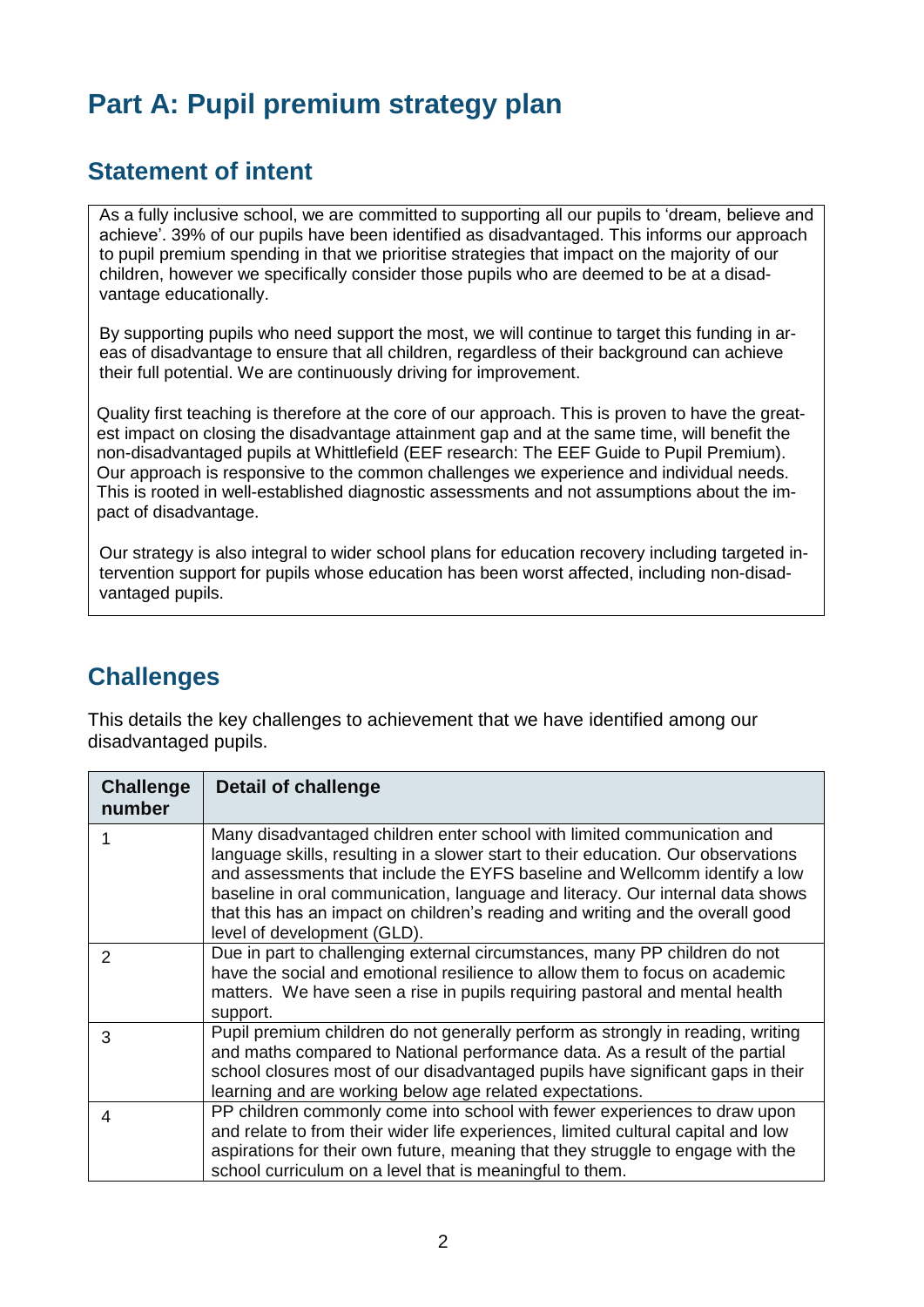# **Intended outcomes**

This explains the outcomes we are aiming for **by the end of our current strategy plan**, and how we will measure whether they have been achieved.

| <b>Intended outcome</b>                                                                                                                                                                                                      | <b>Success criteria</b>                                                                                                                                                                                                                                        |
|------------------------------------------------------------------------------------------------------------------------------------------------------------------------------------------------------------------------------|----------------------------------------------------------------------------------------------------------------------------------------------------------------------------------------------------------------------------------------------------------------|
| Communication and language skills for<br>disadvantaged children to progress rapidly, in<br>order that they leave EYFS with the expected<br>level of development in these areas, and<br>progress through school with speech & | PP children make accelerated progress with<br>their speech, language and communication<br>needs and leave EYFS with the expected<br>level of development.                                                                                                      |
| language skills that allow them to fully access<br>to the curriculum.                                                                                                                                                        | Assessments (Wellcomm, NELI, LLLI and<br>SALT reports) indicate significantly improved<br>communication and language skills.                                                                                                                                   |
| To provide a network of social and emotional<br>support for PP children, enabling them to<br>develop increased resilience to the challenges<br>they face.                                                                    | PP children's social and emotional needs are<br>addressed and children are more resilient to<br>challenges.                                                                                                                                                    |
|                                                                                                                                                                                                                              | Qualitative data from pupil voice, pupil and<br>parents questionnaires and teacher<br>observations show children have increased<br>resilience to the challenges they face.                                                                                     |
|                                                                                                                                                                                                                              | Observations of children's engagement in<br>learning shows they have a 'can do' attitude<br>and self-belief resulting in increased<br>resilience.                                                                                                              |
|                                                                                                                                                                                                                              | Boxall assessment show PP children are<br>broadly in line with the peers.                                                                                                                                                                                      |
| Pupil premium children will become more<br>confident and an increasing number of children<br>working at the expected standard across<br>school in reading, writing and maths.                                                | More PP children achieve broadly in line in<br>reading, writing and maths. In school tracking<br>data and end of Key Stage (GLD, KS1 and<br>KS2) assessments show an increase in the<br>number of children working at age related<br>expectation year on year. |
| Provide a deeply enriched curriculum to<br>ensure that all PP children have real<br>experiences to draw upon and apply to their<br>learning and opportunities to raise their<br>aspirations and awareness of wider           | PP children have higher aspirations and a<br>greater awareness of wider opportunities<br>available to them to improve opportunities for<br>the future.                                                                                                         |
| opportunities.                                                                                                                                                                                                               | Cultural capital experiences (visits and<br>visitors included) are planned and embedded<br>into our curriculum. A wide range of free (or<br>low cost) extra-curricular activities are<br>available to all pupils.                                              |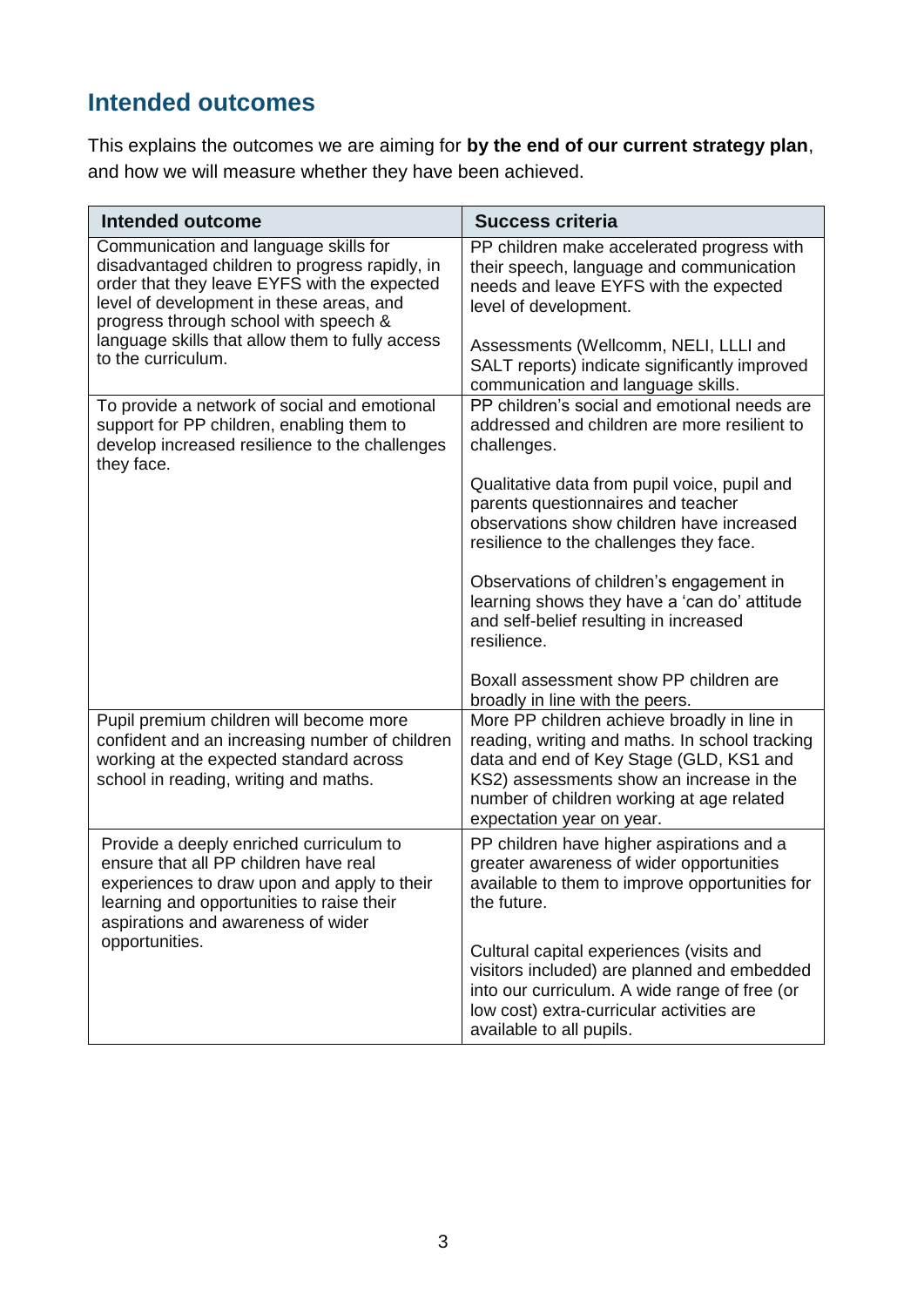# **Activity in this academic year**

This details how we intend to spend our pupil premium (and recovery premium funding) **this academic year** to address the challenges listed above.

#### **Teaching (for example, CPD, recruitment and retention)**

Budgeted cost: £47,751.000

| <b>Activity</b>                                                                                                                    | <b>Evidence that supports this</b><br>approach                                                                                                                                                                                                                                                                                                                                                                                                          | <b>Challenge</b><br>number(s)<br>addressed |
|------------------------------------------------------------------------------------------------------------------------------------|---------------------------------------------------------------------------------------------------------------------------------------------------------------------------------------------------------------------------------------------------------------------------------------------------------------------------------------------------------------------------------------------------------------------------------------------------------|--------------------------------------------|
| <b>Communication and</b><br>Language                                                                                               | Detailed research into appropriate<br>assessment and intervention tools using<br>EEF recommendations and evidence                                                                                                                                                                                                                                                                                                                                       | 1 & 3                                      |
| Wellcomm assessment<br>used with all EYFS<br>pupils to identify                                                                    | based upon previous years trials with<br>Speech and language therapist,<br>Wellcomm and NELI.                                                                                                                                                                                                                                                                                                                                                           |                                            |
| communication /<br>language baselines and<br>to measure progress<br>made                                                           | Consistently good provision<br>(environment, assessments & practice)<br>provides communication experiences,<br>language development, reading and<br>writing progress.                                                                                                                                                                                                                                                                                   |                                            |
| Staff training including<br>LLLI, NELI and<br>WellComm                                                                             | The systemic review commissioned by<br>the EEF 'Early Language Development'                                                                                                                                                                                                                                                                                                                                                                             |                                            |
| <b>NELI</b> intervention<br>implementation<br>(targeted) and training<br>impacting all                                             | reinforces the above approaches to be<br>in line with best practice, especially in<br>terms of adult interactions - hence the<br>need for additional staff to model this.                                                                                                                                                                                                                                                                               |                                            |
| Overstaffing in EYFS to<br>increase<br>communication<br>modelling and dialogue<br>in continuous provision<br>and small group work. | EEF EY Toolkit Evidence: Overall,<br>studies of communication and language<br>approaches consistently show positive<br>benefits for young children's learning,<br>including their spoken language skills,<br>their expressive vocabulary and their<br>early reading skills. On average,<br>children who are involved in<br>communication and language<br>approaches make approximately six<br>months' additional progress over the<br>course of a year. |                                            |
|                                                                                                                                    | The EEF toolkit states that Oral<br>Language impact development<br>(Average impact +5 months)                                                                                                                                                                                                                                                                                                                                                           |                                            |
|                                                                                                                                    | NELI has been robustly analysed and<br>evaluated and has shown that children                                                                                                                                                                                                                                                                                                                                                                            |                                            |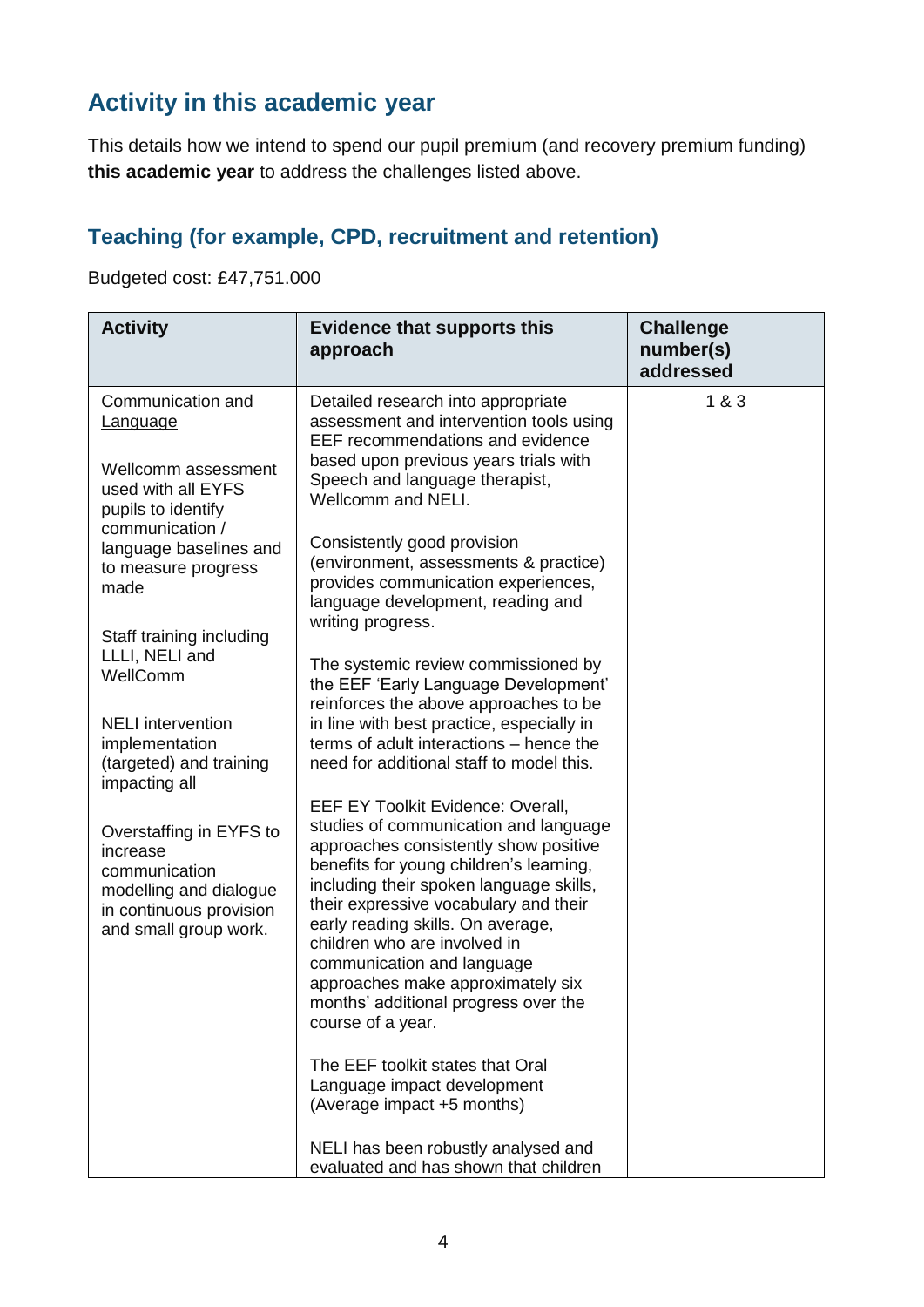|                                                                                                                                                                                                                                                                  | make an additional 3 months in their<br>language development.                                                                                                                                                    |       |
|------------------------------------------------------------------------------------------------------------------------------------------------------------------------------------------------------------------------------------------------------------------|------------------------------------------------------------------------------------------------------------------------------------------------------------------------------------------------------------------|-------|
| Improving outcomes in<br>reading, writing and<br>maths                                                                                                                                                                                                           | The EEF toolkit states that phonics<br>approaches has a moderate impact (+4<br>months) for a very low cost.                                                                                                      | 1 & 3 |
| Phonics lead in school<br>(supported by English<br>Hub/RWI development<br>days) to model phonics<br>sessions, support new                                                                                                                                        | Reading comprehension strategies,<br>which focus on the learners'<br>understanding of written text, are rated<br>as high impact on the EEF Toolkit.                                                              |       |
| to school teachers to<br>enable consistency and<br>monitor teaching and<br>assessment of phonics<br>across EYFS and KS1.                                                                                                                                         | The Primary English and Literacy team<br>implement the Talk Programmes. Each<br>programme includes a deep and<br>sustained approach to CPD for<br>teachers. The programmes ensure                                |       |
| <b>RWI CPD for Nursery</b><br>staff so Phonics begins<br>with our youngest<br>children.                                                                                                                                                                          | children are offered the best possible<br>teaching and learning for English, and<br>in the current climate, will provide the<br>essential approaches for schools to<br>implement quality first teaching for all. |       |
| Reciprocal reading<br>CPD for staff                                                                                                                                                                                                                              | The research indicates that the<br>NCETM/Maths Hubs Teaching for<br>Mastery Programme is having a                                                                                                                |       |
| Talk packages and<br>CPD for Nursery, Year<br>1 and Year 5                                                                                                                                                                                                       | significant, positive impact at a number<br>of levels. Teachers are becoming more<br>knowledgeable about, and skilled at,<br>their craft; classroom practice is                                                  |       |
| Maths lead in school<br>(supported by the<br>Maths hub and<br>NCETM) to share best<br>practice, support staff<br>with CPD opportunities<br>to enable consistency in<br>standards and monitor<br>teaching and<br>assessment of mastery<br>in maths across school. | changing in ways designed to help<br>pupils develop deeper understanding;<br>and there are encouraging signs that<br>pupils are learning maths more securely.                                                    |       |
| Mastery in number CPD<br>for EYFS & KS1 staff to<br>secure firm foundations<br>in the development of<br>good number sense for<br>all children from<br>Reception through to<br>Year 2.                                                                            |                                                                                                                                                                                                                  |       |
| Half termly data<br>monitoring and<br>progress discussions                                                                                                                                                                                                       |                                                                                                                                                                                                                  |       |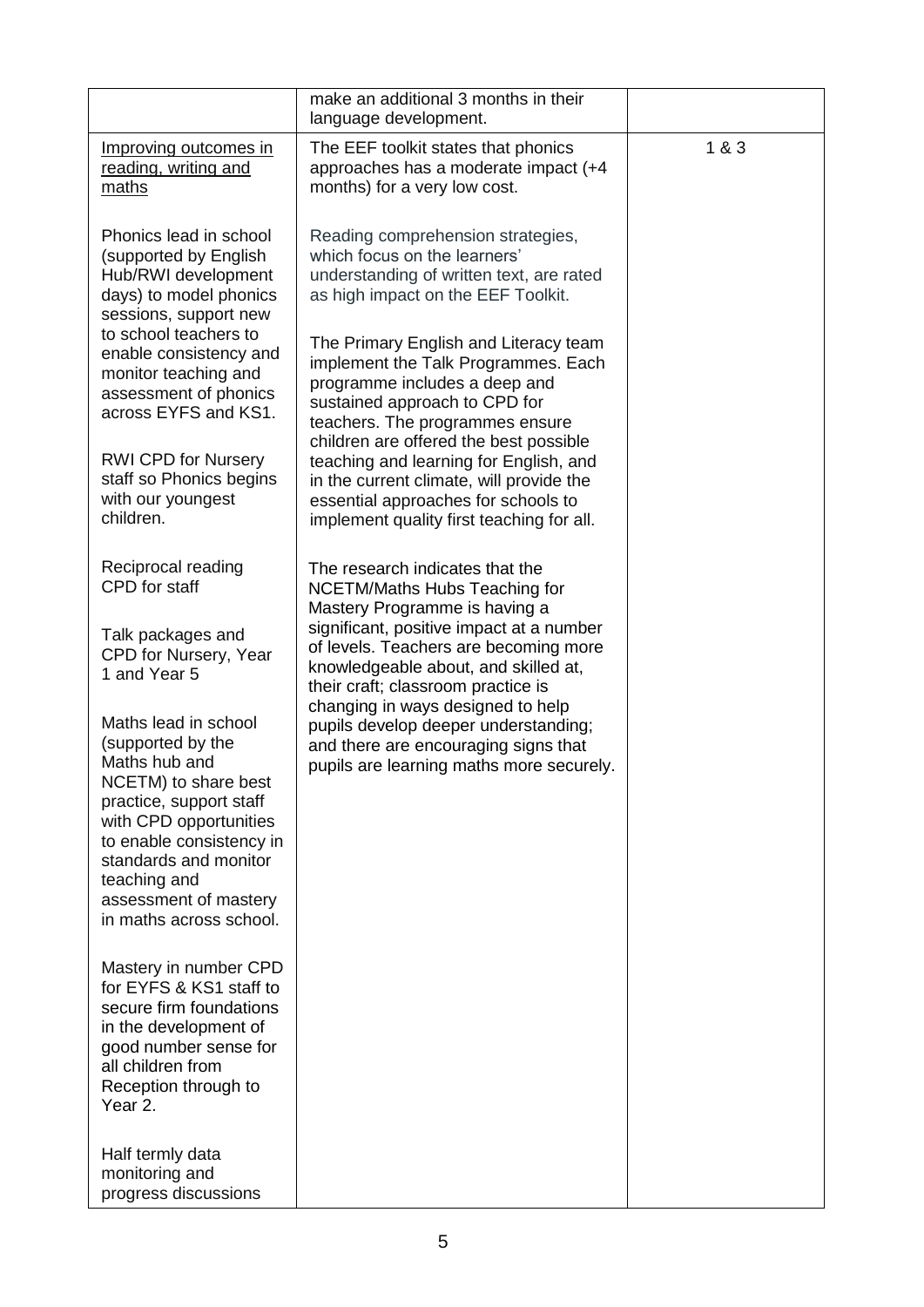| Academic Mentor from<br><b>National Tutoring</b><br>programme  |  |
|----------------------------------------------------------------|--|
| Intervention groups<br>targeted to address<br>gaps in learning |  |
| Quality marking &<br>feedback                                  |  |

## **Targeted academic support (for example, tutoring, one-to-one support structured interventions)**

Budgeted cost: £17,481.00

| <b>Activity</b>                                                                                                       | <b>Evidence that supports this</b><br>approach                                                                                                                                                                                                                             | <b>Challenge</b><br>number(s)<br>addressed |
|-----------------------------------------------------------------------------------------------------------------------|----------------------------------------------------------------------------------------------------------------------------------------------------------------------------------------------------------------------------------------------------------------------------|--------------------------------------------|
| Wellcomm intervention<br>used to improve<br>communication,<br>language and<br>vocabulary in EYFS                      | EF EY Toolkit Evidence: Overall,<br>studies of communication and language<br>approaches consistently show positive<br>benefits for young children's learning,<br>including their spoken language skills,<br>their expressive vocabulary and their<br>early reading skills. | 1&8&3                                      |
| Targeted group work in<br>Nursery and Reception<br>using Wellcomm                                                     | On average, children who are involved<br>in communication and language                                                                                                                                                                                                     |                                            |
| <b>NELI</b> intervention<br>implementation                                                                            | approaches make approximately six<br>months' additional progress over the<br>course of a year (EEF).                                                                                                                                                                       |                                            |
| LLLI strategies to<br>support language and<br>communication in EYFS                                                   | The EEF toolkit states that Oral<br>Language impact development<br>(Average impact +5 months), and                                                                                                                                                                         |                                            |
| <b>SALT</b> support                                                                                                   | phonics approaches have a moderate<br>impact (+4 months) for a very low cost.                                                                                                                                                                                              |                                            |
| Inclusion teacher to<br>target assessment and<br>support for those<br>eligible for PP who are<br>identified as having | NELI has been robustly analysed and<br>evaluated and has shown that children<br>make an additional 3 months in their<br>language development.                                                                                                                              |                                            |
| <b>SEND</b><br>Intervention groups led<br>by TA's based on same<br>day interventions, IDL,                            | <b>EEF toolkit: Small Group Work</b><br>(Average impact +4 months), Feedback<br>(high impact for very low cost +8<br>months)                                                                                                                                               |                                            |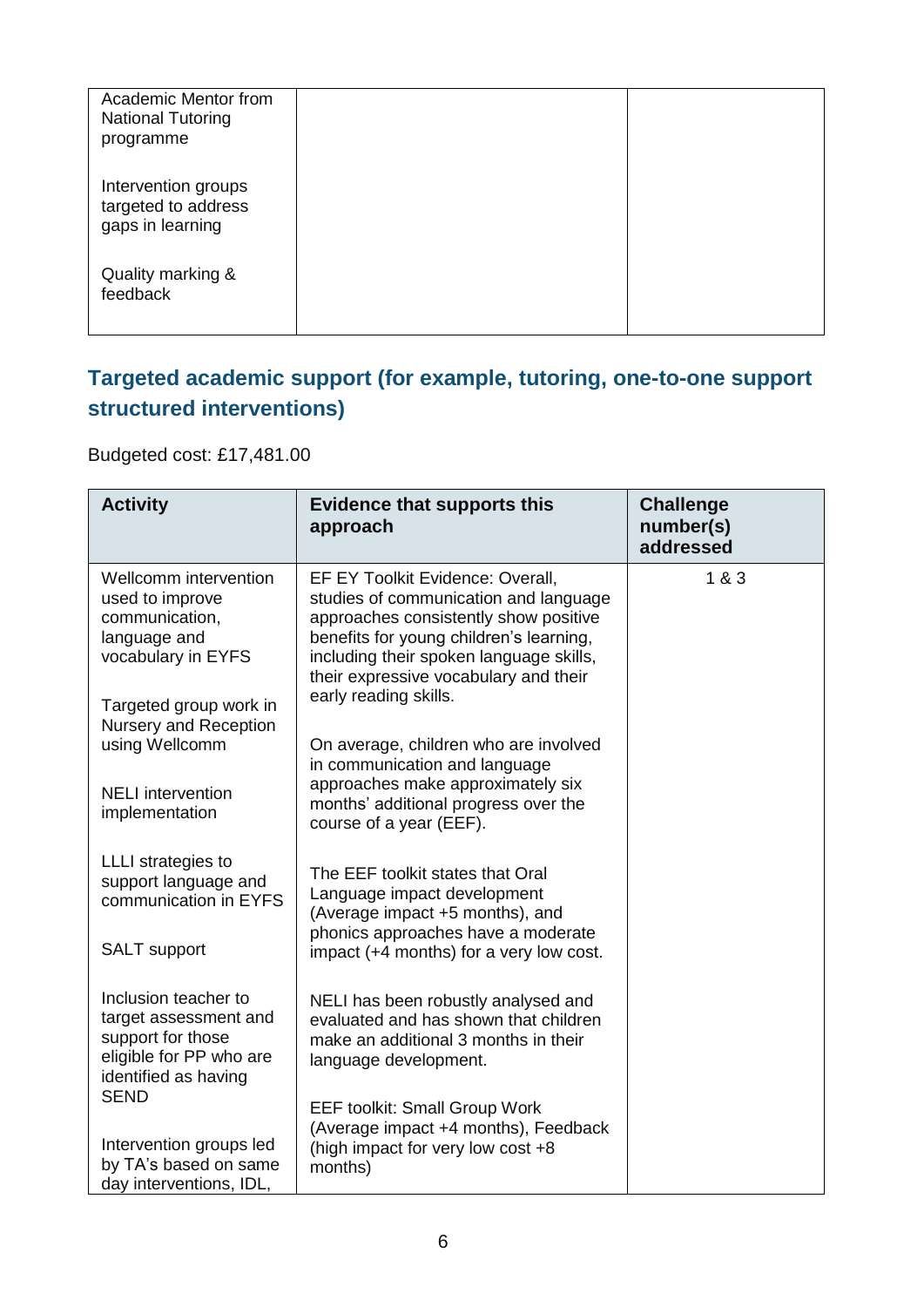## **Wider strategies (for example, related to attendance, behaviour, wellbeing)**

Budgeted cost: £52,623.00

| <b>Activity</b>                                                                                                                                                                                                                                                           | <b>Evidence that supports this</b><br>approach                           | <b>Challenge</b><br>number(s)<br>addressed |
|---------------------------------------------------------------------------------------------------------------------------------------------------------------------------------------------------------------------------------------------------------------------------|--------------------------------------------------------------------------|--------------------------------------------|
| School staffed with<br>Pastoral team, DSL's<br>and Mental Health First<br>aiders                                                                                                                                                                                          | EEF toolkit identifies that the following<br>all have a positive impact. | 2 & 4                                      |
| Nurture sessions to                                                                                                                                                                                                                                                       | Behaviour intervention (moderate<br>impact +3 months)                    |                                            |
| support pupils<br>emotional resilience                                                                                                                                                                                                                                    | Social and Emotional Development<br>(Average impact +4 months)           |                                            |
| Boxall profiling to<br>provide an initial<br>baseline, proitise                                                                                                                                                                                                           | Metacognition and Self regulation<br>strategies $(+ 7$ months)           |                                            |
| support and measure<br>progress of pupils.                                                                                                                                                                                                                                | Outdoor adventure learning (+4 months)                                   |                                            |
| Curriculum focus on in<br>terms of growth mind<br>set, resilience and<br>mental health of pupils                                                                                                                                                                          |                                                                          |                                            |
| Opportunities for Job<br>junction, skills builder<br>and aspirations<br>programme to help<br>children to build<br>resilience, increase<br>confidence, develop<br>self-belief and<br>employability skills.<br>Raise their aspirations<br>and open up the world<br>of work. |                                                                          |                                            |
| Experiences and<br>visitors planned for all<br>pupils across the year                                                                                                                                                                                                     |                                                                          |                                            |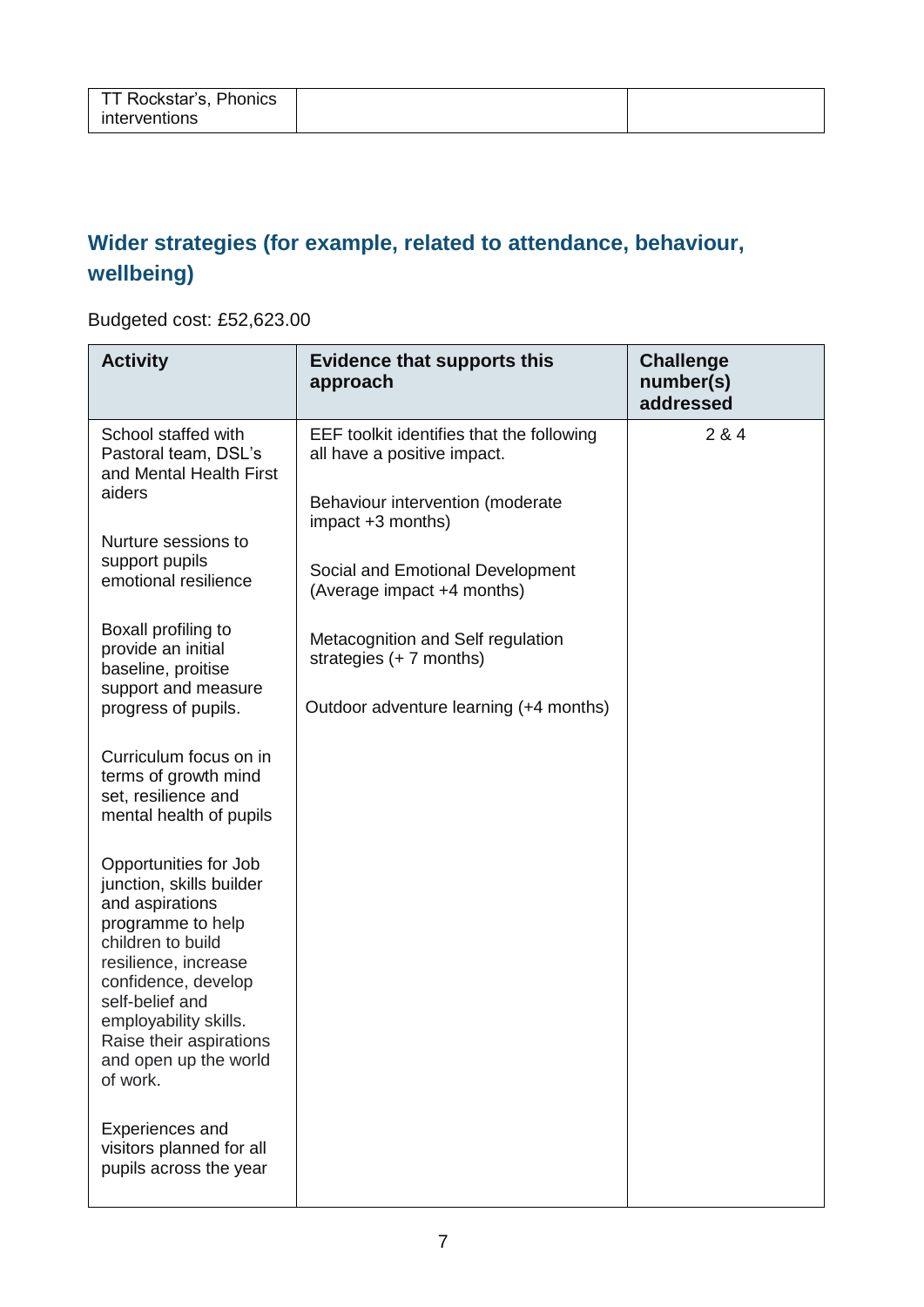| Provide a wide range of |  |
|-------------------------|--|
| extra-curricular        |  |
| activities, the vast    |  |
| majority of which are   |  |
| cost free, to allow     |  |
| children to participate |  |
| experiences that are    |  |
| not provided within the |  |
| home environment.       |  |
|                         |  |

# **Total budgeted cost: £117,855.00**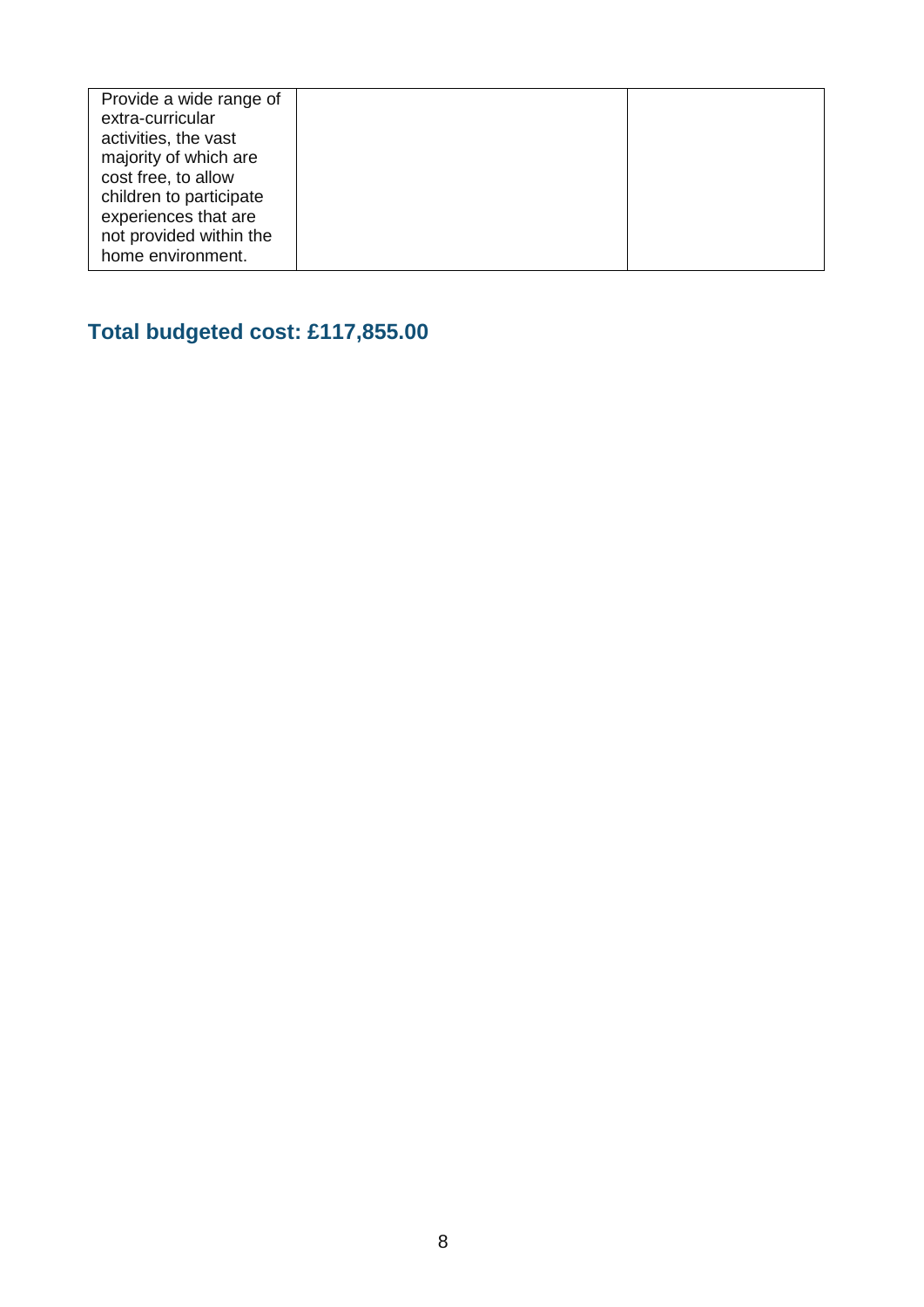# **Part B: Review of outcomes in the previous academic year**

## **Pupil premium strategy outcomes**

This details the impact that our pupil premium activity had on pupils in the 2020 to 2021 academic year.

- Covid 19 pandemic from March 2020 to February 2021 led to national tests being cancelled in July 2020-21 therefore there is no external performance data for the school or nationally.
- To support all pupils, including PP children, assessment focus has been on using internal data from Target Tracker for each year group, which has been monitored and moderated robustly internally and monitored through pupil progress meetings.
- Through monitoring, both PP lead and class teachers know the needs of their PP pupils and have planned accordingly throughout the academic year 2020-21. Current assessments have then been used to inform this strategy document for the academic year 2021/22 ensuring the most seamless learning possible. This can be ratified via internal assessment systems.
- 90% of pupils passed the phonics screening check for 2020-21. 8 out of our 11 pupil premium children passed the phonics screening check and of the 3 who didn't there are identified SEND needs and provision in place.
- Prior to lockdown (March 20<sup>th</sup> 2020) pupils were fully engaging in a wide range of trips and experiences which enriched the curriculum and gave them opportunities to widen their experiences and raise their aspirations.
- PP children engaged in a range of sporting activities which gave them opportunities to try new sporting activities.
- As evidenced across the country, school closures were most detrimental to disadvantaged pupils. The impact of this was mitigated by our efforts to provide a high-quality remote learning and extensive support to pupils.
- Our pastoral team, class teachers and SLT, have supported parents and carers throughout lockdown with weekly phone calls, support with accessing food banks and food hampers, seeking benefits and offering well-being support. All families received weekly welfare phone calls and check-ins during lockdown. The parental feedback school received was extremely positive.
- All SEND and Pupil Premium children were offered places in school during school closures/lockdown to support children and families who were struggling at home.
- Our PP children received devices from the DfE to support them with their learning which enabled children to access remote learning.
- Our Pupil Support Manager/HT attended multi agency and safeguarding team meetings to support the child and family.